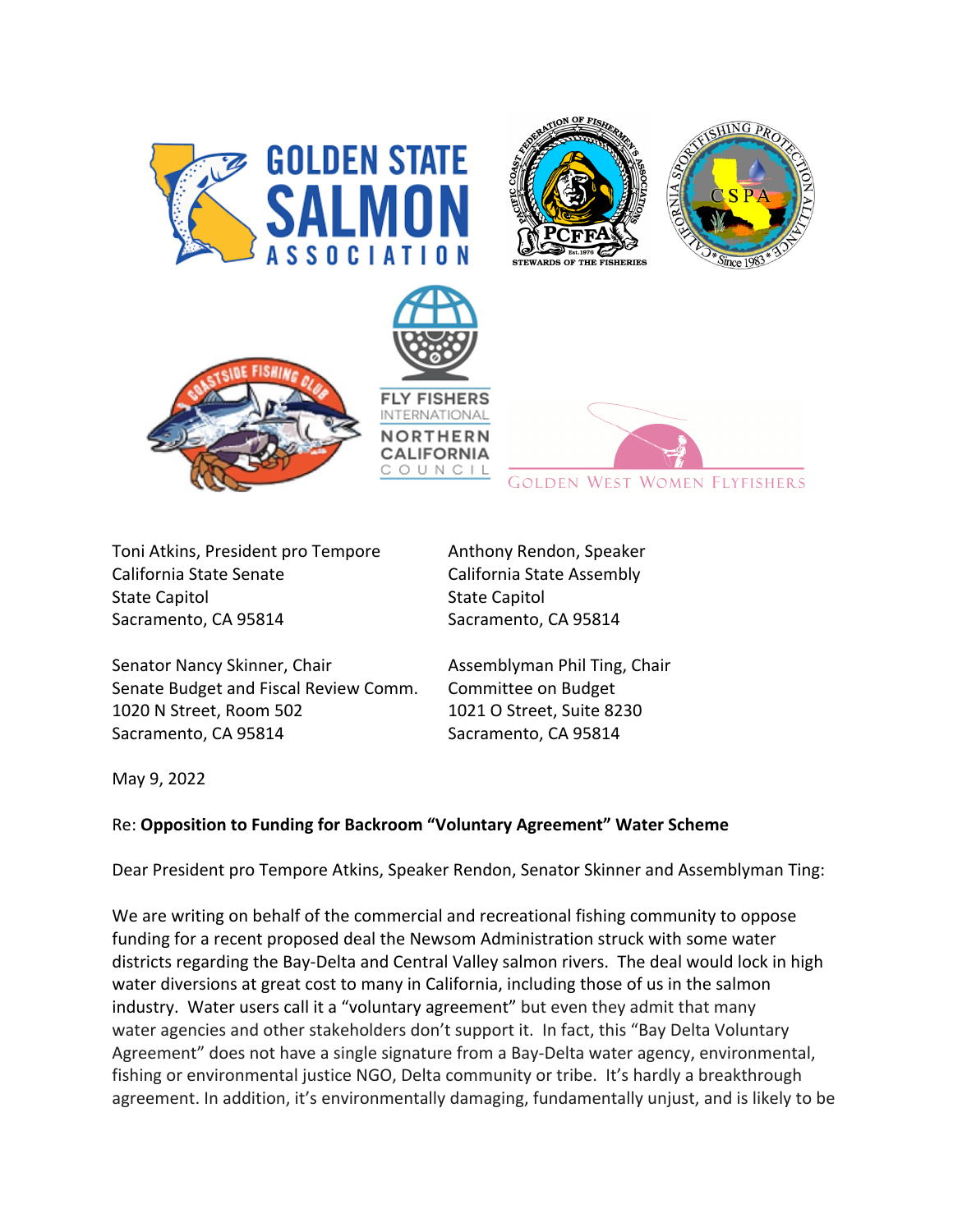Fishing Community Opposition to State Voluntary Agreement Funding May 9, 2022 P. 2

found illegal, if approved by the State Water Resources Control Board. This deal is designed by a handful of powerful interests to continue the status quo of excessive diversions, not to protect the environment and salmon runs.

Over the past 30 years, it has become obvious that we are diverting too much water from Central Valley salmon rivers and the Bay-Delta downstream. The biggest problem is there's not enough water in Central Valley rivers in the spring to carry baby salmon safely to the ocean. Because of the lack of updated State Water Board fish flow requirements, the rivers that feed the Bay-Delta ecosystem are collapsing. Some salmon runs and other fish species are on the brink of extinction. These low populations are harming dependent fishing communities by restricting our ability to fish. Almost all of the fish we catch come from hatcheries – not from naturally spawning fish. In order to get full fishing seasons back, and fishing jobs that allow a family to survive, we need both hatchery and naturally spawned salmon. Our hatcheries are doing their part, but this deal assures the decline of our natural runs will continue. The \$1.4 billion salmon fishing industry and the communities and families that depend on salmon, need some relief.

Here is a partial list of the flaws in this new proposal.

The insider negotiations that led to this scheme excluded fishing, tribal, environmental justice and conservation interests, harming those who were left outside the room. One example is the deal ignores the need to avoid salmon kills caused by temperature pollution from major Central Valley dams. It also fails to provide mitigation for the extreme harm water agencies have caused to rivers, especially harm downstream of dams all the way to the Delta.

In many years, the proposed deal proposes far less water for rivers feeding the Bay-Delta than was required before the Trump Administration gutted protections for salmon.<sup>1</sup>

The State of California has sued to overturn the Trump Bay-Delta Biological Opinions, and federal agencies are working to replace these salmon-killing water operation rules. Yet the new backroom deal adopts the Trump Biological Opinions as the foundation for this agreement, which allows higher diversions.

Not surprisingly, the scheme lacks a credible enforcement program to kick in when it fails. It doesn't even have a meaningful way to measure if it's succeeding or failing, pegged to the health of salmon, smelt, steelhead and the other species in steep decline today. To drive the point home, the deal would delay the State's existing salmon doubling requirement until 2050 long after this deal would end.

Water districts have been promising a comprehensive agreement for over a decade, yet this scheme is a clear failure. If the State Board had simply updated and implemented new flow

<sup>1</sup> https://twitter.com/jarosenfield/status/1519709116503011328/photo/1